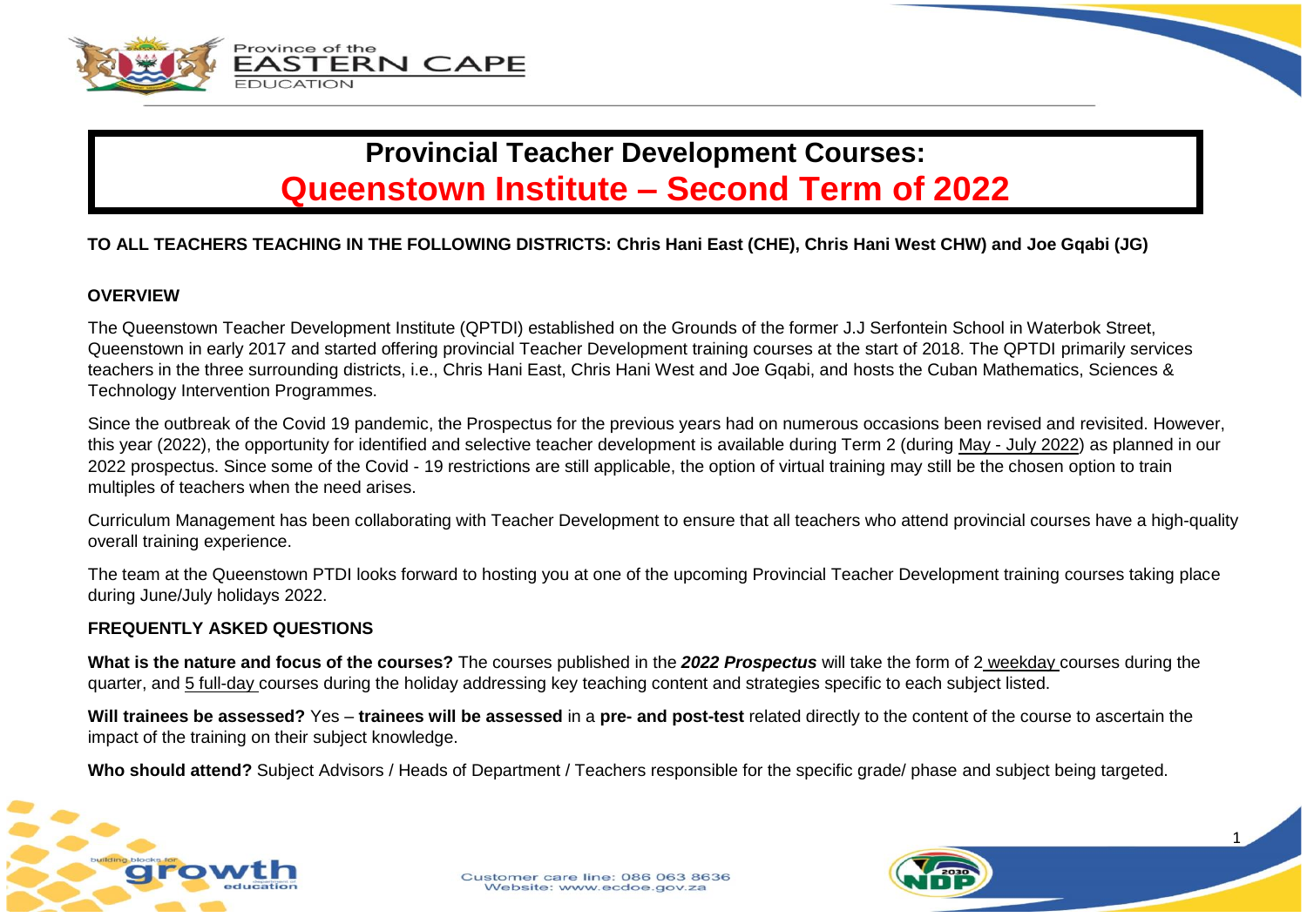

**How many can attend?** Since the courses are going to be presented physically for now, a maximum of 50 per course per district listed for the Queenstown Institute in the 2022 Prospectus for Term 2 (June/July 2022) will be accepted.

**Where is the training taking place? Training will take place at the Provincial Teacher Development Institute, Queenstown (QTNPTDI), at Albertina Nontsikelelo Sisulu Science Centre in Cofimvaba (Face to Face and Virtual) and at CMC level at Chris Hani East and Joe Gqabi Districts.**

**Will accommodation be provided? There will be no provision of Accommodation and Transport at CHW, CHE & JQ District / CMC LEVEL, ONLY Catering will be provided for.** Accommodation will only be provided to trainees of smaller subjects who are hosted at central venues.

However, for A.N. Sisulu Science Centre, accommodation will be provided for the first 40 registered teachers for the Grade 12 Physical Sciences training (4 -8 July 2022) who are residing at more than 25 kilometre radius away from the centre. This accommodation will be provided by our partner, the Department of Science and Innovation and not by the Eastern Cape Department of Education.

**Will transport be provided?** Districts are responsible for transporting teachers to and from residential trainings, in PE NMPTDI, at the start and the end of the five days. A shuttle will be available to transport teachers making use of accommodation between the training venue and place of accommodation for the 5 days. For trainings in Districts, trainees will take responsibility for their own transport.

**How do I register?** Use the unique link provided for each course to access the online registration form via the Internet or speak to your District Teacher Development coordinator or eLearning Facilitator / Subject Advisors in the district to assist you. Register **on or before the closing date** of **FRIDAY 17 JUNE 2022** for the course you wish to attend. You will receive confirmation from the Institute offering the training course that you have been accepted to attend.

2

**Mr. PP Mashalaba**

following annual

**Head: Queenstown Provincial Teacher Development Institute**

**Date: 08 June 2022**

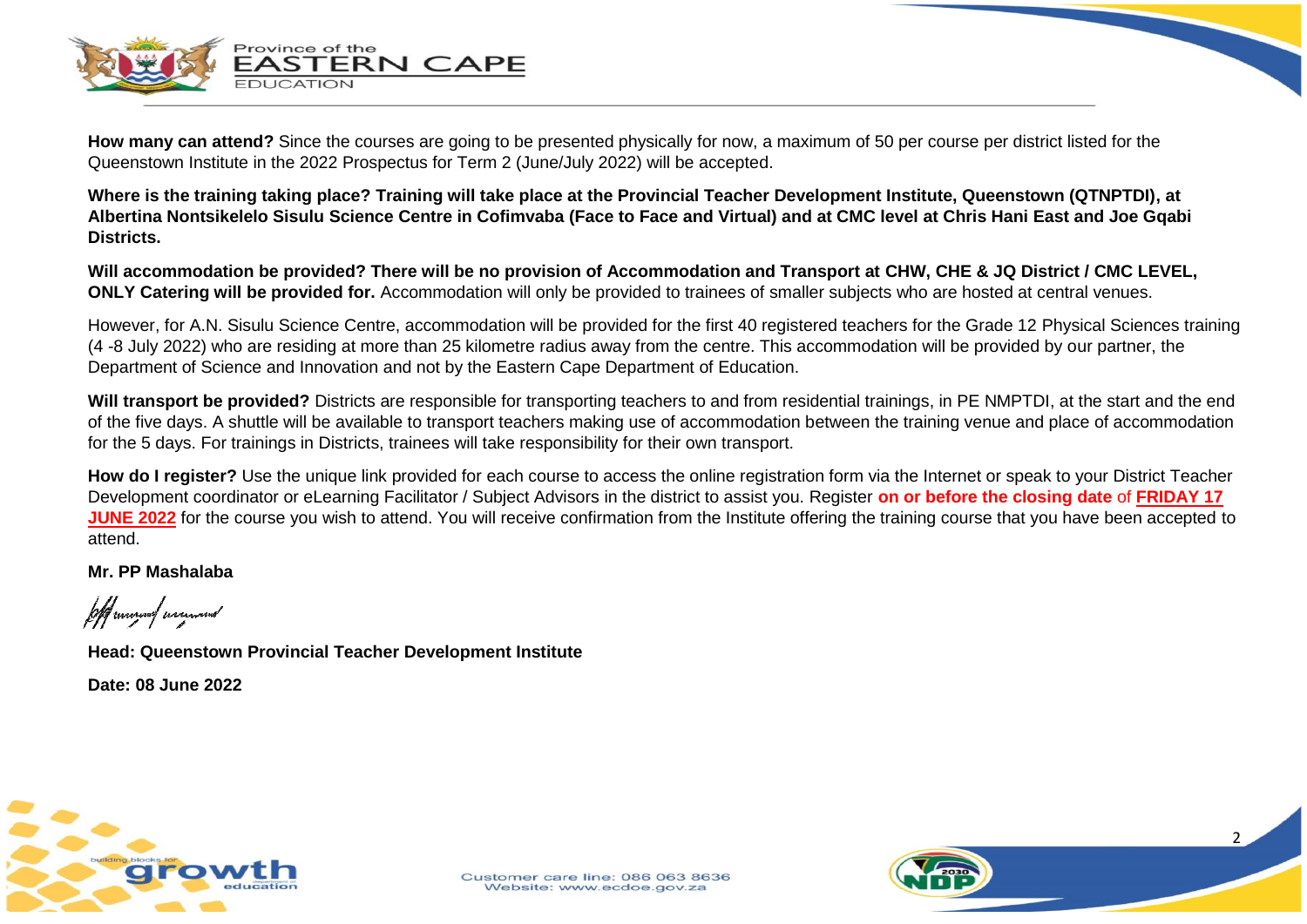



# **TERM 2 (JUNE/JULY 2022) TRAINING DATES**

| <b>NO</b>      | BAND/<br><b>PHASE</b>                         | <b>SUBJECT</b>                      | <b>FOCUS</b>                                                          | <b>TARGET</b>               | <b>VENUE</b>                                     | <b>REGISTRATION LINK</b>                            |  |  |
|----------------|-----------------------------------------------|-------------------------------------|-----------------------------------------------------------------------|-----------------------------|--------------------------------------------------|-----------------------------------------------------|--|--|
|                | Holiday Training Week1: 27 June - 1 July 2022 |                                     |                                                                       |                             |                                                  |                                                     |  |  |
|                |                                               | GET-FP Coding & Robotics            | Orientation                                                           | Grade R-3 Teachers          | <b>ANS Science</b><br>Centre<br>Cofimvaba        | https://bit.ly/FPCodingRoboticsqtn2022              |  |  |
| 2              |                                               | GET-IP Life Skills                  | Art Forms & Physical Education                                        | Grades 4-6                  | Chris Hani East<br>Chris Hani west<br>Joe Gqabi  | https://bit.ly/LifeSkillsqtn2022                    |  |  |
| 3              | FET                                           | <b>IEconomics</b>                   | Macroeconomics and microeconomics                                     | <b>Grade 10-12 Teachers</b> | lChris Hani East<br>Chris Hani west<br>Joe Gqabi | https://bit.ly/Economicsqtn2022                     |  |  |
| 4              | FET                                           | Life Sciences                       | <b>Biodiversity and Classification, History</b><br>of Life on Earth.  | Grade 10-12 Teachers        | Chris Hani East<br>Chris Hani west<br>Joe Gqabi  | https://bit.ly/LifeScienceqtn2022                   |  |  |
| 5              | FET                                           | <b>History</b>                      | How to Teach Research                                                 | lGrade 10-11 Teachers       | Chris Hani East<br>Chris Hani west<br>Joe Gqabi  | https://bit.ly/Historyqtn2022                       |  |  |
| 6              | FET                                           | Agricultural Sciences   Key content |                                                                       | Grade 10-12 Teachers        | lChris Hani East<br>Chris Hani west<br>Joe Gqabi | https://bit.ly/AgriculturalScienceqtn2022           |  |  |
| $\overline{7}$ | FET                                           | Technical<br>Mathematics            | Integration, Complex numbers, Circles,<br>angles and Angular Movement | lGrade 10-12 Teachers       | <b>NMB PTDI</b>                                  | https://bit.ly/TechMathematicsJunJuly20<br>22NMPTDI |  |  |
| 8              | FET                                           | Technical<br><b>Mathematics</b>     | Integration, Complex numbers, Circles,<br>angles and Angular Movement | Grade 10-12 Teachers        | <b>NMB PTDI</b>                                  | https://bit.ly/TechMathematicsJunJuly20<br>22NMPTDI |  |  |



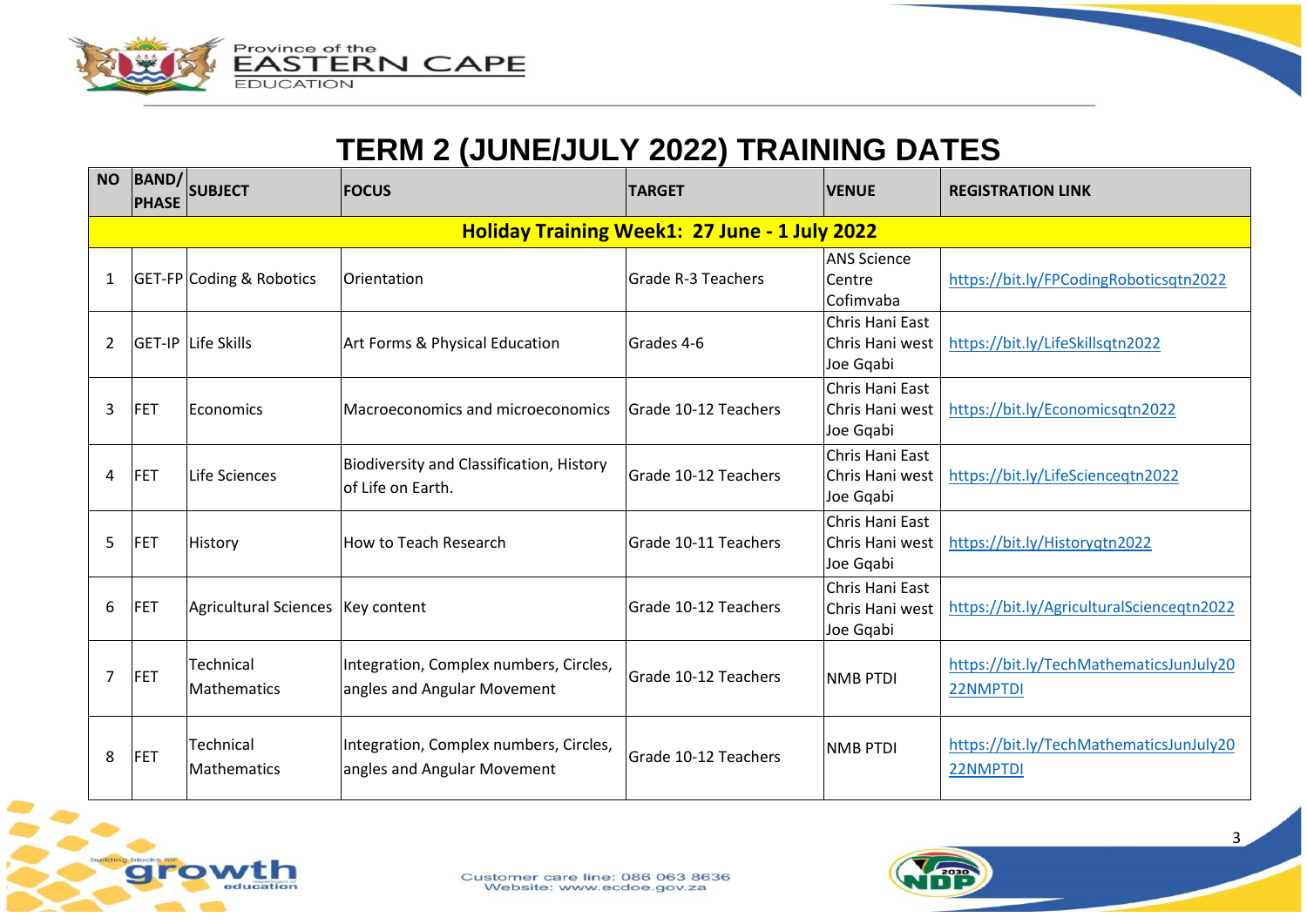

| <b>NO</b>      | BAND/<br><b>PHASE</b>                    | <b>SUBJECT</b>                                | <b>FOCUS</b>                                                                                                                                                           | <b>TARGET</b>        | <b>VENUE</b>                                    | <b>REGISTRATION LINK</b>               |  |  |  |
|----------------|------------------------------------------|-----------------------------------------------|------------------------------------------------------------------------------------------------------------------------------------------------------------------------|----------------------|-------------------------------------------------|----------------------------------------|--|--|--|
|                | Holiday Training Week 2: 4 - 8 July 2022 |                                               |                                                                                                                                                                        |                      |                                                 |                                        |  |  |  |
|                |                                          | <b>GET-SP</b> Coding & Robotics               | Orientation                                                                                                                                                            | Grade 7 Teachers     | Chris Hani East<br>Chris Hani west<br>Joe Gqabi | https://bit.ly/SPCodingRoboticsqtn2022 |  |  |  |
| $\overline{2}$ | FET                                      | Geography                                     | Map work                                                                                                                                                               | Grade 10-12 Teachers | Chris Hani East<br>Chris Hani west<br>Joe Gqabi | https://bit.ly/Geographyqtn2022        |  |  |  |
| 3              | FET                                      | <b>Physical Science</b>                       | Chemistry - Rate of reactions, Chemical<br>Equilibrium.                                                                                                                | Grade 10-12 Teachers | Chris Hani East<br>Chris Hani west<br>Joe Gqabi | https://bit.ly/Chemistryqtn2022        |  |  |  |
| 4              | <b>IFET</b>                              | <b>Business Studies</b>                       | <b>Business environment, Business</b><br>Ventures-Investments, Business roles-<br>creative thinking and problem solving,<br><b>Business operations - Total Quality</b> | Grade 10-12 Teachers | Chris Hani East<br>Chris Hani west<br>Joe Gqabi | https://bit.ly/BusinessStudiesqtn2022  |  |  |  |
| 5              | FET                                      | Mathematical<br>Literacy                      | <b>Financial literacy</b>                                                                                                                                              | Gr 10 & 11 Teachers  | Chris Hani East<br>Chris Hani west<br>Joe Gqabi | https://bit.ly/MathsLiteracyqtn2022    |  |  |  |
| 6              | <b>FET</b>                               | Agricultural<br>Management<br>Practices (AMP) | <b>PAT Mediation</b>                                                                                                                                                   | Grade 10-12 Teachers | <b>MT PTDI</b>                                  | https://bit.ly/fet_AMP                 |  |  |  |
| 7              | FET                                      | Computer<br>Application<br>Technology (CAT)   | PAT and ICT integration                                                                                                                                                | Grade 10-12 Teachers | <b>NMB PTDI</b>                                 | https://bit.ly/CAT2022NMPTDI           |  |  |  |
| 8              | FET                                      | Information<br>Technology (IT)                | Delphi programming level and Data<br>base                                                                                                                              | Grade 10-12 Teachers | <b>NMB PTDI</b>                                 | https://bit.ly/IT2022NMPTDI            |  |  |  |



 $\Delta$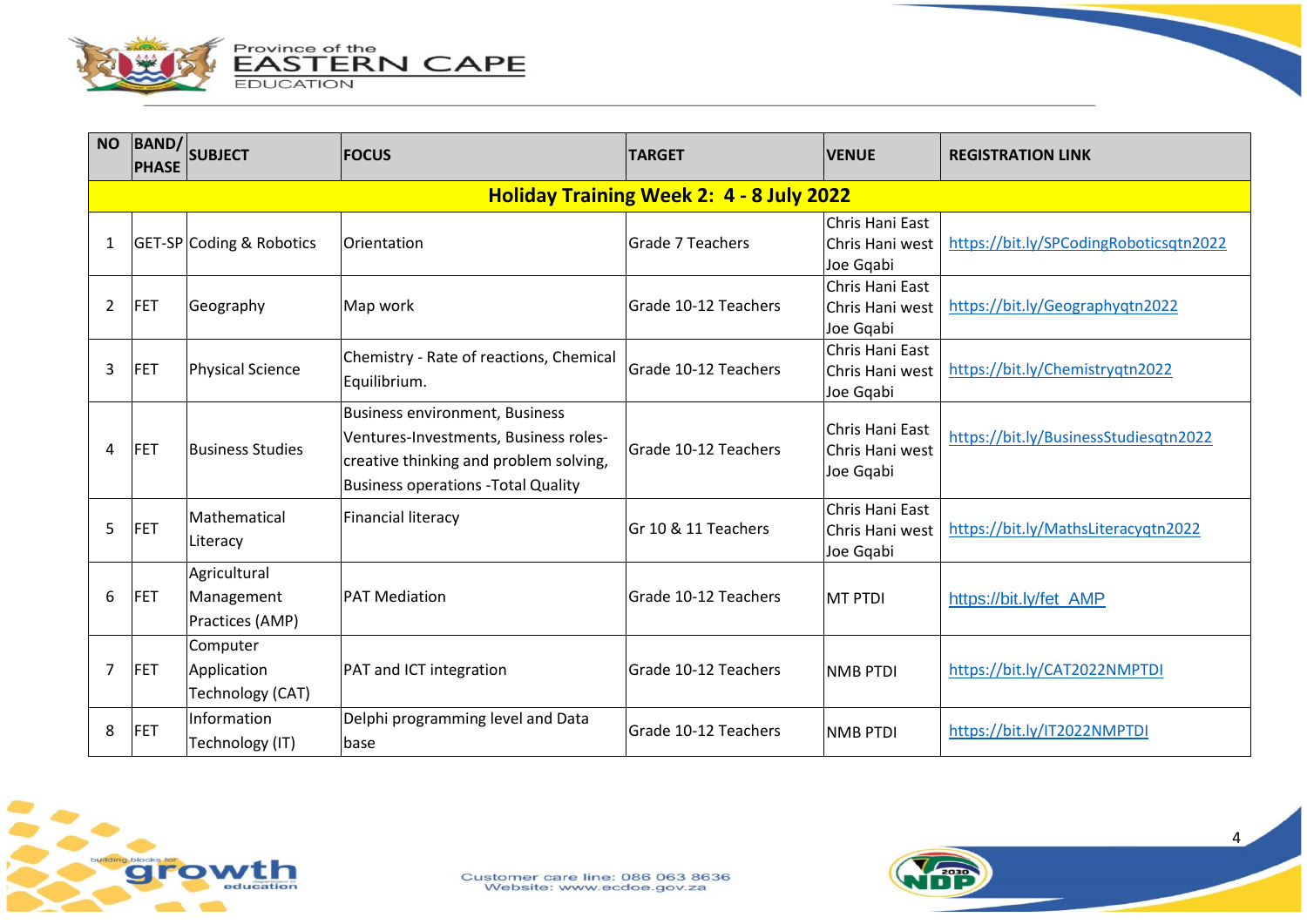

| <b>NO</b> | <b>BAND/</b><br><b>PHASE</b>                                                                        | <b>SUBJECT</b>                                           | <b>FOCUS</b>                                                                                                   | <b>TARGET</b>                                                | <b>VENUE</b>                                     | <b>REGISTRATION LINK</b>                                                                                   |  |
|-----------|-----------------------------------------------------------------------------------------------------|----------------------------------------------------------|----------------------------------------------------------------------------------------------------------------|--------------------------------------------------------------|--------------------------------------------------|------------------------------------------------------------------------------------------------------------|--|
| 9         | FET                                                                                                 | Physical Sciences                                        | Newton's Laws, Work, Energy & Power,<br>Electricity & Electromagnetism, Organic<br>Chemistry, Redox reactions, | Grade 10-12 Teachers,<br>courses conducted by SAIP<br>& NMMU | Cofimvaba<br>Science Centre                      | https://bit.ly/SAIPTrainingqtn2022 (Link<br>for registration)<br>https://bit.ly/SAIPTrainingTimetableqtn20 |  |
|           | intermolecular forces.<br>22 (link for the Timetable)<br>Holiday Training Week 3: 11 - 15 July 2022 |                                                          |                                                                                                                |                                                              |                                                  |                                                                                                            |  |
| 1         |                                                                                                     | GET-IP Languages                                         | Balanced Language Approach Language<br>teaching                                                                | Grade 4-6 Teachers                                           | Chris Hani East<br>Chris Hani west<br>Joe Gqabi  | https://bit.ly/Languagesqtn2022                                                                            |  |
| 2         |                                                                                                     | <b>GET-IP Mathematics</b>                                | Balanced Mathematics Approach for IP                                                                           | Grade 4-6 Teachers                                           | Chris Hani East<br>Chris Hani west<br>Joe Gqabi  | https://bit.ly/IPMathematicsqtn2022                                                                        |  |
| 3         |                                                                                                     | GET-SP Coding & Robotics                                 | Programme for School Principals                                                                                | Grade 4 - 6 Teachers                                         | Chris Hani East<br>Chris Hani west<br>Joe Gqabi  | https://bit.ly/SACodingRoboticsqtn2022                                                                     |  |
| 4         |                                                                                                     | Economic &<br><b>GET SP Management</b><br>Sciences (EMS) | Entrepreneurship                                                                                               | Grade 7 Teachers                                             | lChris Hani East<br>Chris Hani west<br>Joe Gqabi | https://bit.ly/SPEMSqtn2022                                                                                |  |
| 5         | <b>GET SP</b>                                                                                       | Natural Sciences &<br>Technology                         | Energy and change and Planet earth and<br>beyond                                                               | <b>Grades 4-5 Teachers</b>                                   | Chris Hani East<br>Chris Hani west<br>Joe Gqabi  | https://bit.ly/IPNSTechqtn2022                                                                             |  |
| 6         | FET                                                                                                 | <b>English HL&amp;FAL</b>                                | Assessment                                                                                                     | Grade 10-12 Teachers                                         | Chris Hani East<br>Chris Hani west<br>Joe Gqabi  | https://bit.ly/FETEnglishqtn2022                                                                           |  |
| 7         | FET                                                                                                 | IsiXhosa HL&FAL                                          | Assessment                                                                                                     | Grade 10-12 Teachers                                         | Chris Hani East<br>Chris Hani west<br>Joe Gqabi  | https://bit.ly/FETisiXhosaqtn2022                                                                          |  |
| 8         | FET                                                                                                 | Mathematics                                              | <b>Statistics, Probability</b>                                                                                 | Grade 10-12 Teachers                                         | Chris Hani East<br>Chris Hani west<br>Joe Gqabi  | https://bit.ly/FETMathsqtn2022                                                                             |  |